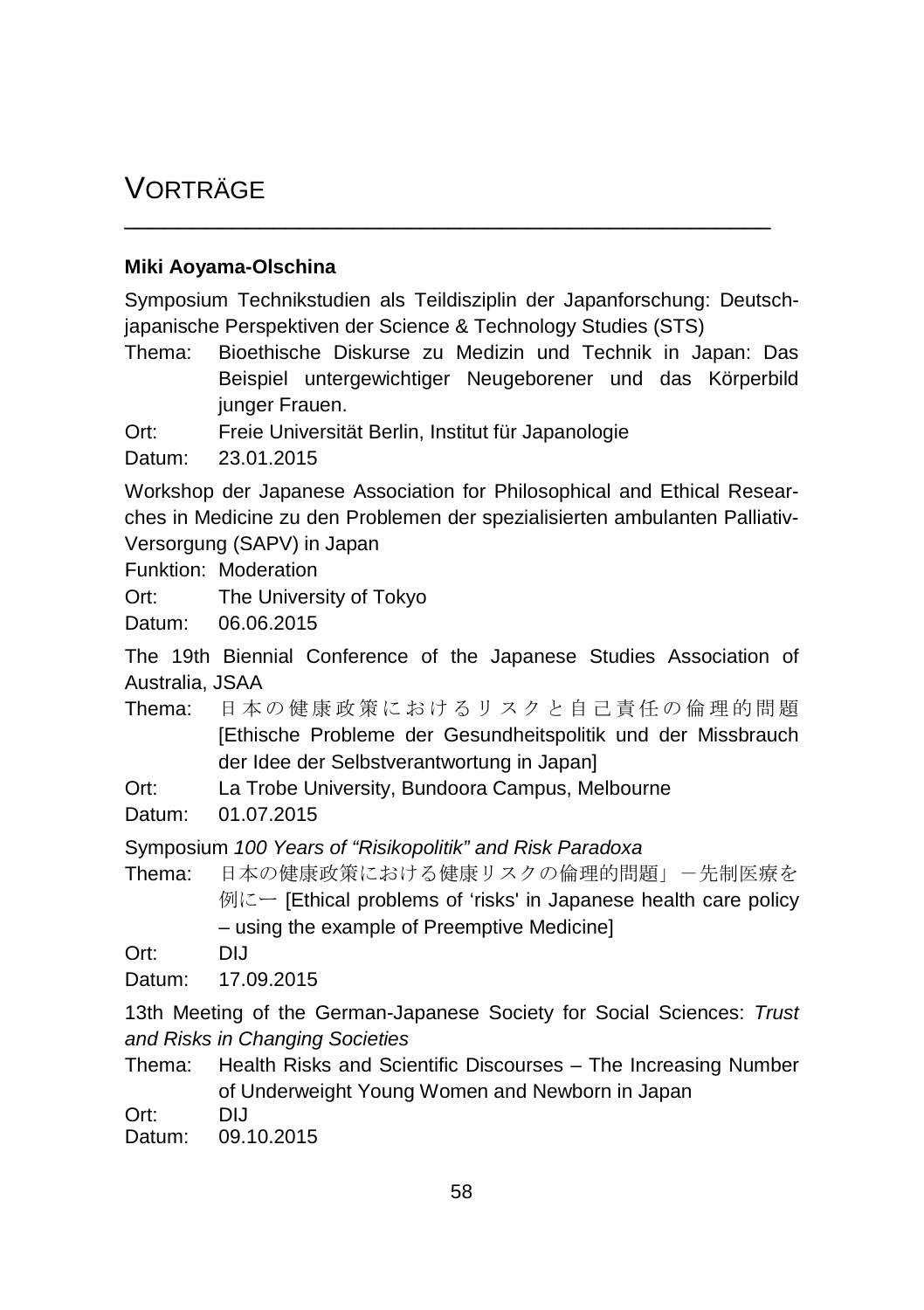VSJF Leipzig, Fachgruppe Technik

Thema: Ethische Probleme der Wissensvermittlung über gesundheitsbezogene Technik und Medizin in der japanischen Schule und theoretische/politische Diskurse der STS in Japan

Ort: Universität Leipzig

Datum: 20.11.2015

34. Konferenz der Japanese Association for Philosophical and Ethical Researches in Medicine

- Thema: 日本の教育の場における病(=健康からの"免税")不在の意味 [Die Bedeutung der Abwesenheit der Krankheit in der japanischen **Erziehungl**
- Ort: Niigata University
- Datum: 08.11.2015

## **Kazue Haga**

立教セカンドステージ大学リレー講義 [RSSC-Ringvorlesung *Grundlagen der 2. Lebensphase*]

Thema: 学び続けるセカンドステージ 経済学からのヒューマン なヒント [Lernen in der zweiten Lebensphase'. Implikationen der Wirtschaftswissenschaften]

Ort: Rikkyo University

Datum: 15.01.2015

第 19 回進化経済学会北海道大会 [19. Jahrestagung der Japan Association for Evolutionary Economics]

- Thema: 高齢化が進む地域の経済とテクノロジー(ポスター セッション) [The Future of Local Communities in Japan. Risks and Opportunities in Face of Multiple Challenges Japan's Growing Diversity: New Risks and Opportunities for Whom?] (Postersession)
- Ort: Otaru University of Commerce

Datum: 21.03.2015

ビジネスモデル 学会 2015 年春季大会 [Frühlingstagung 2015 der Business Model Association].

Thema: 持続可能な 地域づくりと企業ビジネス:地域企業のソーシャル・ アントレプレナーシップ [Nachhaltige Entwicklung der Regionen und soziales Unternehmertum]

Ort: The University of Tokyo

Datum: 28.03.2015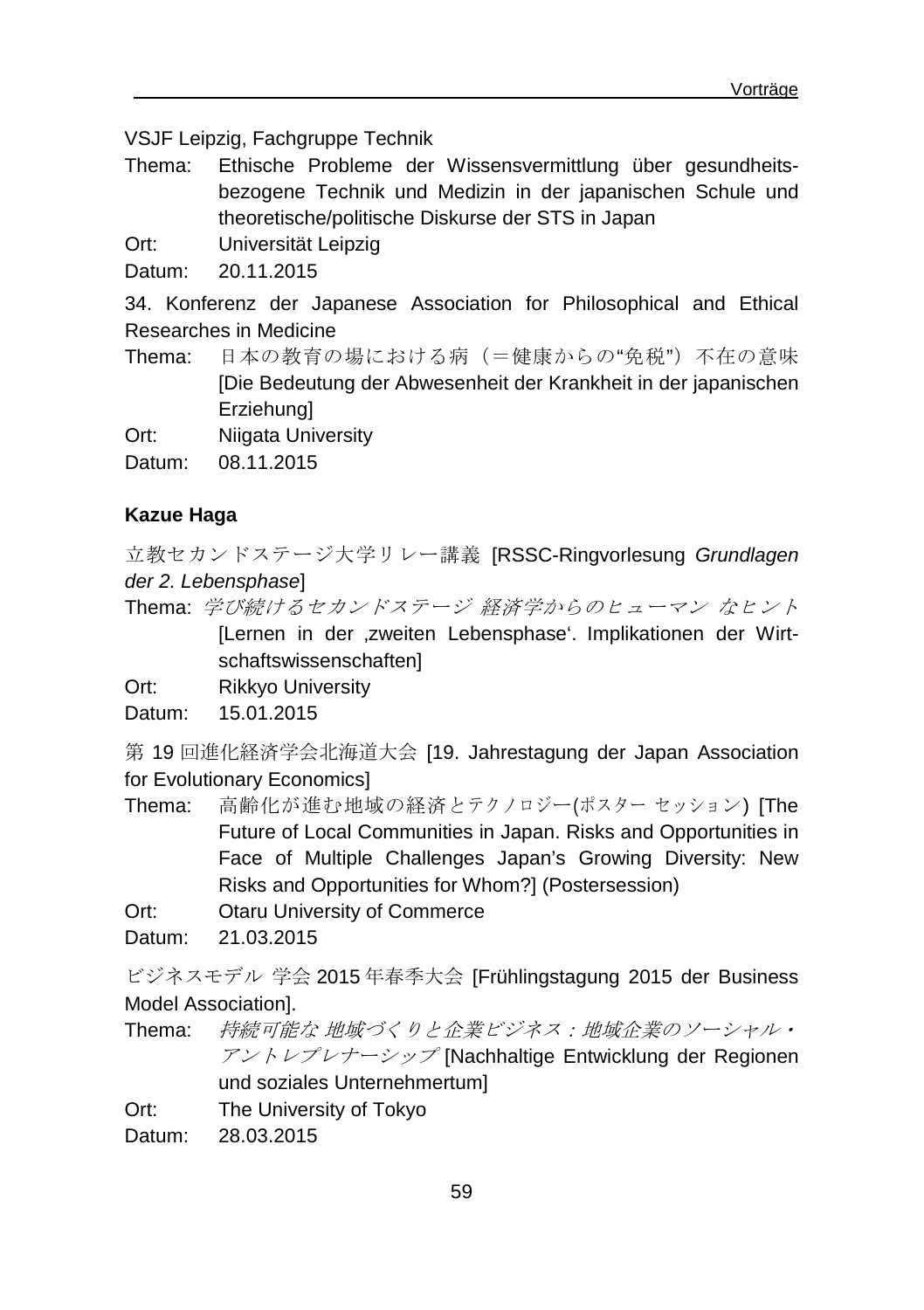Besuch des hessischen Ministerpräsidenten Bouffier mit Wissenschaftsdelegation am DIJ

Thema: Potential für Gesellschaften im demographischen Wandel: Wie kann man es schaffen?

Ort: DIJ

Datum: 03.07.2015

Gemeinsame Jahrestagung der Sektion III und IV der Deutschen Gesellschaft für Gerontologie und Geriatrie (DGGG): *Lebensorte. Raum als Kontext des Alterns*.

Thema: Orte zum Lernen für eine lange Erwerbstätigkeit: Verschiedene Varianten anhand von experimentellen Versuchen in Japan

Ort: Hochschule Mannheim, Fakultät für Sozialwesen

Datum: 18.09.2015

13th Meeting of the German-Japanese Society for Social Sciences: *Trust and Risks in Changing Societies*

- Thema: Sustainable Regional Economy and Entrepreneur as Function which is Responsible for Risk of a New Enterprise
- Ort: DIJ

Datum: 10.10.2015

Annual Meeting of the Society for Applied Gerontology – Japan

Thema: 健康と経営を結びつけるコーディネート機能としてのアントレプ レナーシップ: *CKTS* の観点から見るデータヘルスの革新性 [Über die Wirkung des Unternehmertums auf den Zusammenhang zwischen Gesundheit und Management in Bezug auf das Konzept CKTS: Neue Erkenntnisse aus dem japanischen Projekt "Data Health"]

Ort: Sabo Kaikan Building, Tokyo

Datum: 25.10.2015

Workshop Tanimoto Research Group on Social Innovation, Waseda University & DIJ *Risks and Opportunities in Japan: Local Communities Confronting Demographic Change and Climate Change* 

Thema: Entrepreneurship, new Combinations and Enterprises with Social Effects: Creative Responses to Demographic Change.

Ort: DIJ

Datum: 12.11.2015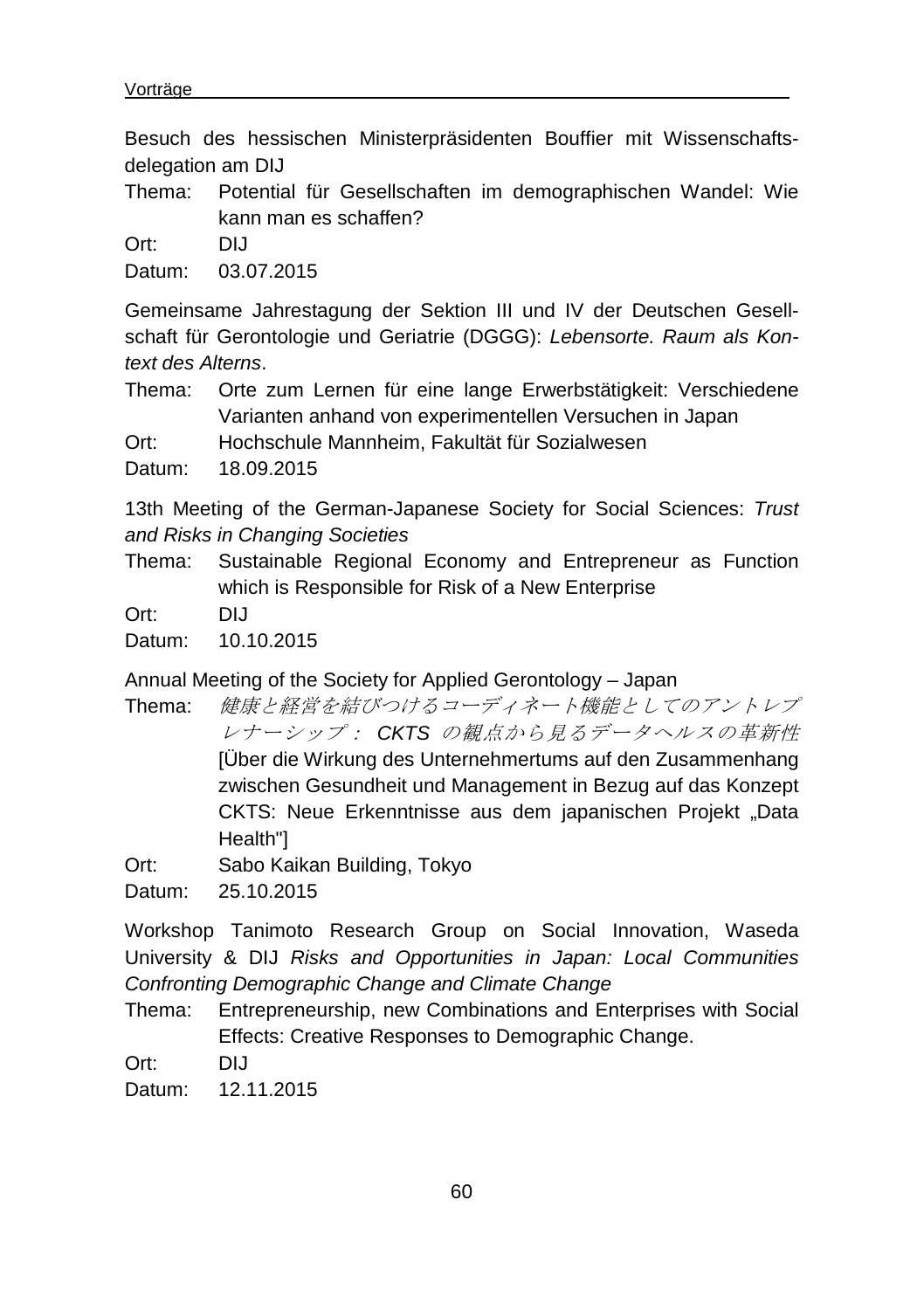立教セカンドステージ大学リレー講義 [RSSC-Ringvorlesung *Grundlagen der 2. Lebensphase*]

Thema: 社会システムと私:認知と行動。問題発見と解決 ISoziale Systeme und Selbst: Wahrnehmung und Tun. Problementdeckung und –lösung]

Ort: Rikkyo University

Datum: 26.11.2015

#### **Steffen Heinrich**

22nd Conference of the Foundation on International Security (FISS)

- Thema: The Politics of Balancing Flexibility and Security. A Comparative Study of German and Japanese Labour Market Reforms
- Ort: Hong Kong University

Datum: 08.06.2015

The 19th Asian Studies Conference Japan (ASCJ)

Thema: The Politics of Labor Market Reform in Japan and Beyond: Who Decides and Who Cares?

Funktion: Organisation Panel *New Processes, New Policies? The Politics of Labour Market Reform in Contemporary Japan* (4 Vorträge, 1 Diskutant)

Ort: Meiji Gakuin University

Datum: 20.06.2015

2nd International Conference on Public Policy ICPP

*Theories and Conceptions of the Political Process Beyond 'Policy Cycle' and 'Multiple Streams'*

Thema: The Process of Labour Market Reforms in Advanced Democracies: Evidence from Germany and Japan

Ort: Università Cattoliaca del Sacro Cuore Mailand

Datum: 01.07.2015

16. Deutschsprachiger Japanologentag

Thema: (Keine) Angst vorm Wähler? Arbeitsmarktreformen unter Abe I-III

Thema: Abes Politik und Politik unter Abe. Eine Momentaufnahme (mit Gabriele Vogt

Funktion: Sektionsleitung Politik (mit Gabriele Vogt) 5 Panels, 12 Vorträge Ort: LMU München

Datum: 27. – 28.08.2015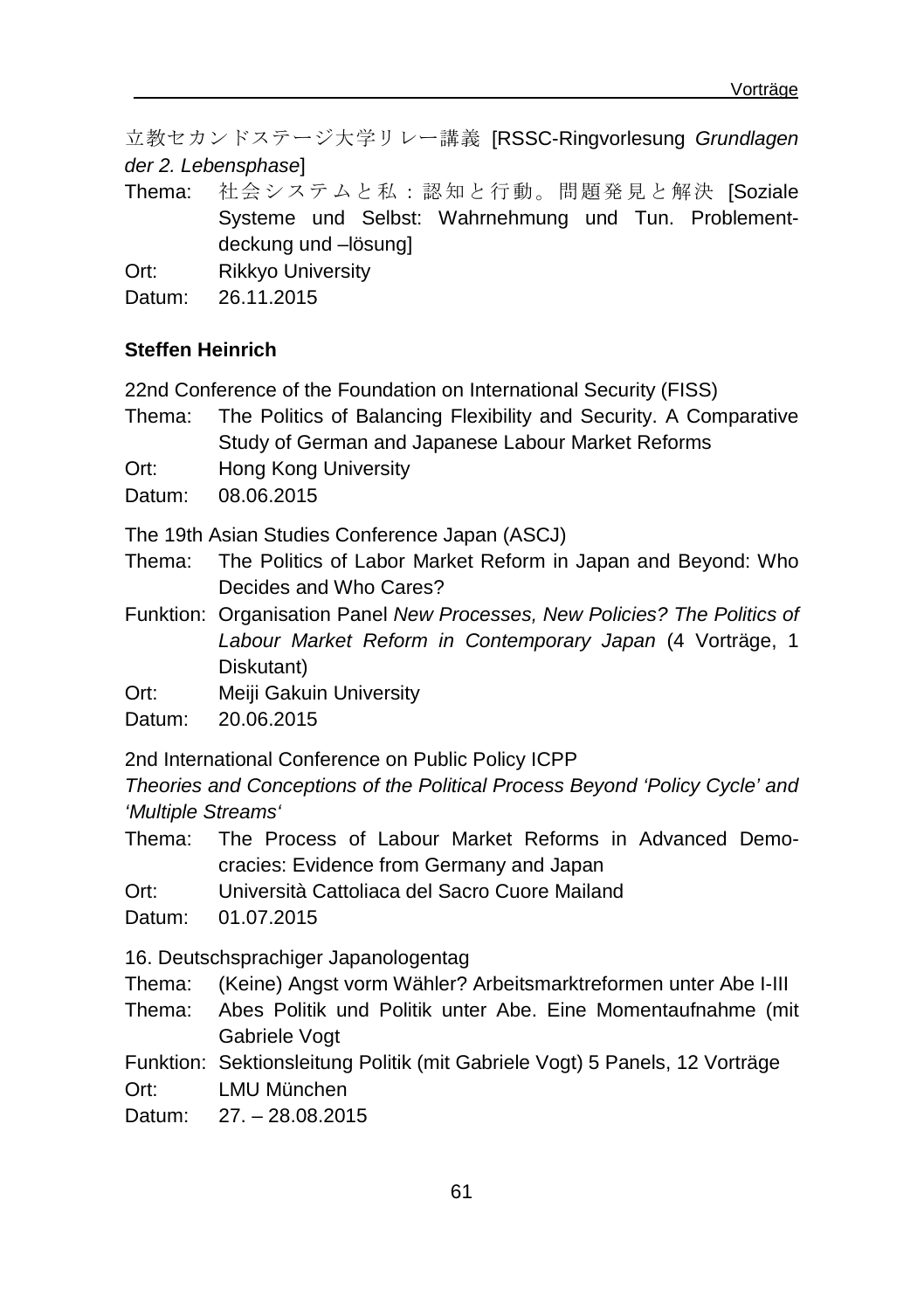Diversity for Academic Excellence: Creating Opportunities for Female and Young Scholars Funktion: Diskutant im Roundtable mit jungen Wissenschaftlern aus Deutschland und Japan Ort: Japan Science Council Datum: 04.09.2015 5th Japanese-German International Conference Family Policy in Aging Society Titel: The Politics of Decent Work in Germany and Japan Ort: University of Tsukuba Datum: 23.10.2015

## **Phoebe Holdgrün**

Dainikai josei gurōbaru rīdāshippu kokusai kaigi [2nd Women's Global Leadership Summit]

Thema: Josei rīdāshippu wa kanō ka? [Is "female leadership" possible?]

Ort: Ochanomizu University

Datum: 07.02.2015

Gender and Politics Workshop

Thema: Gender and Political Participation in Post 3/11 Japan

Ort: Keio University

Datum: 21.03.2015

Journée d'études: Géopolitique du genre et féminismes en Asie orientale

- Thema: Source of Low Outcome: Implementing Gender Equality Policies in Japanese Prefectures
- Ort: Institute National des Langues et Civilisations Orientales (INALCO), Paris

Datum: 05.06.2015

The 19th Asian Studies Conference Japan (ASCJ)

- Thema: Striving for Happiness and Calculating Risks: Mothers' Strategies as Political Activists
- Ort: Meiji Gakuin University

Datum: 20.06.2015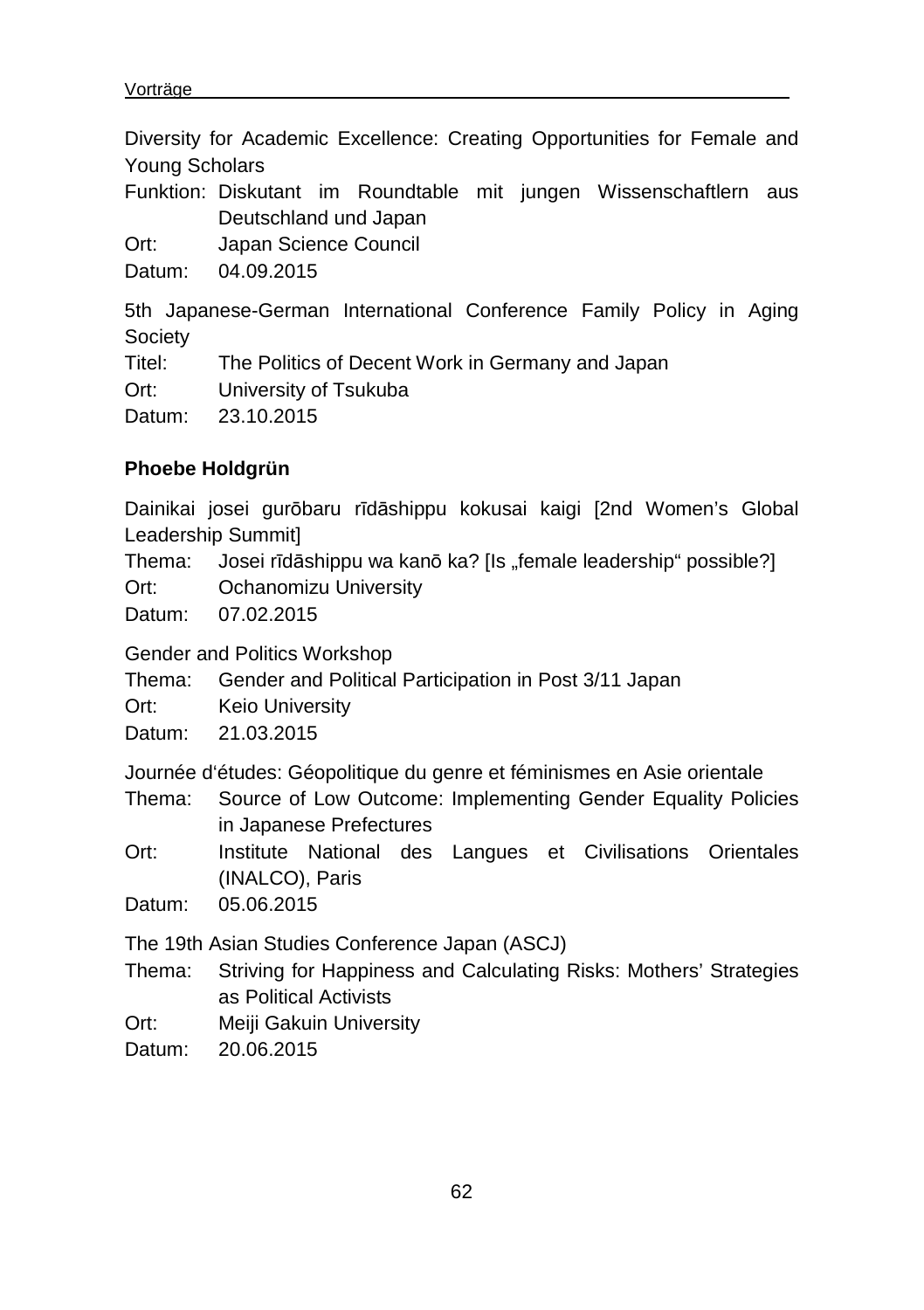The 9th International Convention of Asia Scholars (ICAS 9)

Thema: Marathon Strategy. Political Participation, Motherhood and Happiness in Japan

Ort: Adelaide Convention Centre

Datum: 06.07.2015

16. Deutschsprachiger Japanologentag

Thema: Greens Japan. Ein neuer Akteur in der japanischen Parteienlandschaft?

Thema: Interdisziplinäre Analyseansätze zur "unsichtbaren' Zivilgesellschaft nach 3/11 (mit Barbara Holthus)

Thema: Abes , Womenomics'. Politikwandel oder Papiertiger?

Ort: LMU München

Datum: 27. - 28.08.2015

26. JAWS Conference

- Thema: Political Participation, Well-being and Relief: A Case Study of Young 'Greens Japan' Activists
- Ort: Boğaziçi University, Istanbul

Datum: 02.09.2015

British Association for Japanese Studies (BAJS), Annual Conference

Thema: Dimensions of Happiness for Young Political Activists. A Case Study of 'Greens Japan' Members"

Ort: University of London, SOAS, Japan Research Centre (JRC)

Datum: 10.09.2015

Jugendbotschafter nach Japan 2015 (Robert Bosch Stiftung)

Thema: Zivilgesellschaft und politische Partizipation in Japan

Ort: DIJ

Datum: 23.10.2015

22. Gender Workshop Geschlechterforschung zu Japan im Rahmen der VSJF-Jahrestagung: "Womenomics": Risiken und Konflikte im Zusammen*hang mit aktueller Gleichstellungspolitik*

Funktion: Organisation des gesamten Workshops

Ort: Universität Leipzig

Datum: 19. - 20.11.2015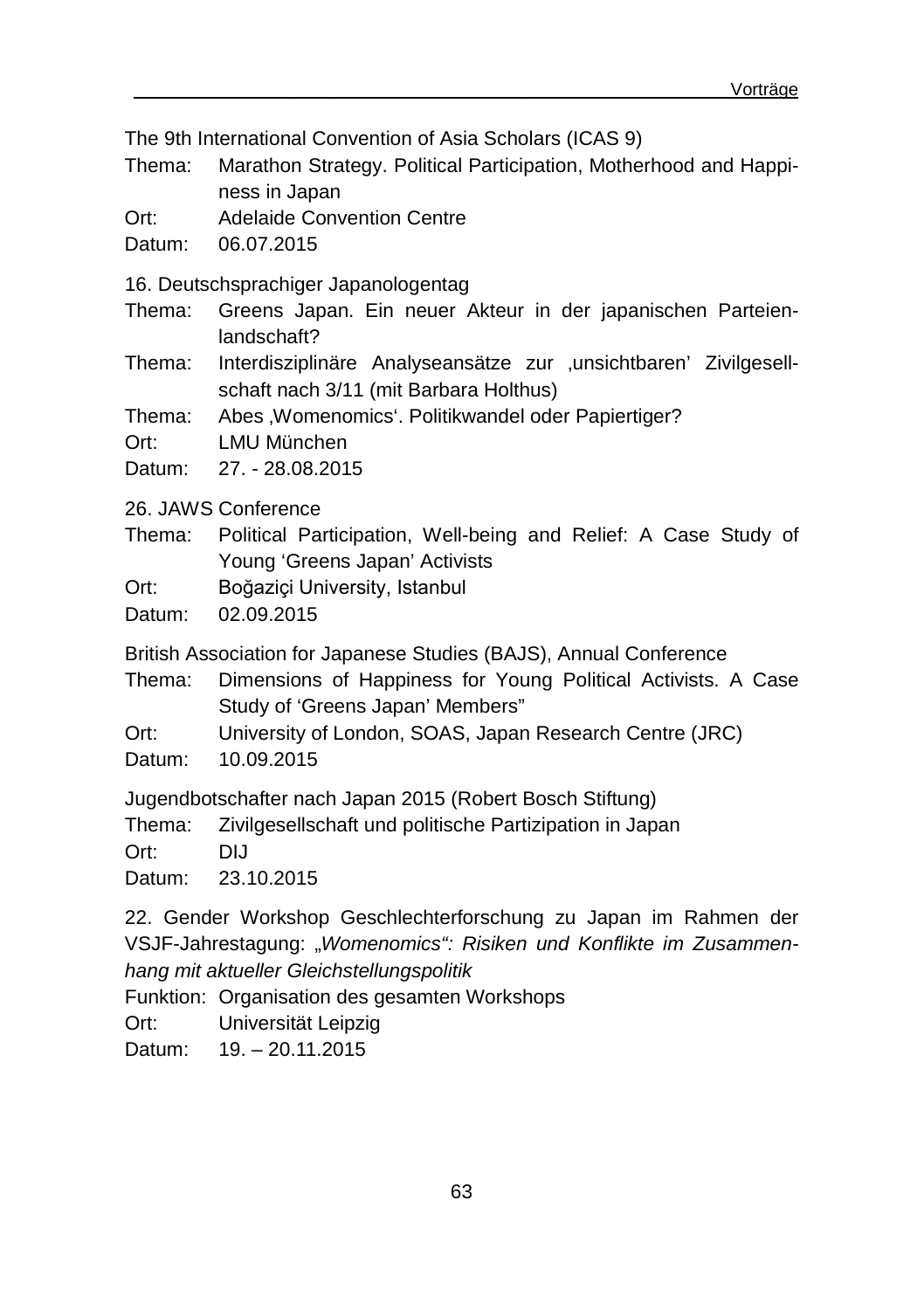Vortrag im Rahmen der Deakin University Study Tour

Thema: Young(er) Political Activists in Japan: The Case of the Green Party

Ort: Musashi University

Datum: 03.12.2015

#### **Carola Hommerich (bis 31.08.2015)**

Vortragsreihe der OAG (Deutsche Gesellschaft für Natur- und Völkerkunde Ostasiens)

Thema: Die Bedeutung sozialer Geborgenheit – soziale Bindungen und soziale Partizipation in der *Muen Shakai*

Ort: OAG-Haus Tokyo

Datum: 21.01.2015

59thMeeting of the Japanese Association for MathematicalSociology(JAMS)

- Thema: なぜ幸福と満足は一致しないのか社会意識への合理的選択アプロ ーチ[Why do Happiness and Satisfaction not Coincide?: A Rational Choice Approach to Social Psychology] (mit Jun Kobayashi; Akiko Mita)
- Ort: Kurume University

Datum: 14.03.2015

59thMeeting of the Japanese Association for MathematicalSociology(JAMS)

Thema: Feeling Disconnected: Exploring the Relationship between Diffe-

- rent Forms of Social Capital and Civic Engagement in Japan
- Ort: Kurume University

Datum: 15.03.2015

Thema: Trust – How is Trust Visible and Part of Japanese Society and how is it Dealt with by Japanese Leaders and Employees?

Ort: Danish Embassy Tokyo

Datum: 25.03.2015

DIJ Social Science Study Group

Thema: From Solidaristic to Neoliberal Values? Responses to Income Inequality in Japan, Germany, Sweden, and the US (mit Nate Breznau, BIGSSS)

Ort: DIJ

Datum: 15.04.2015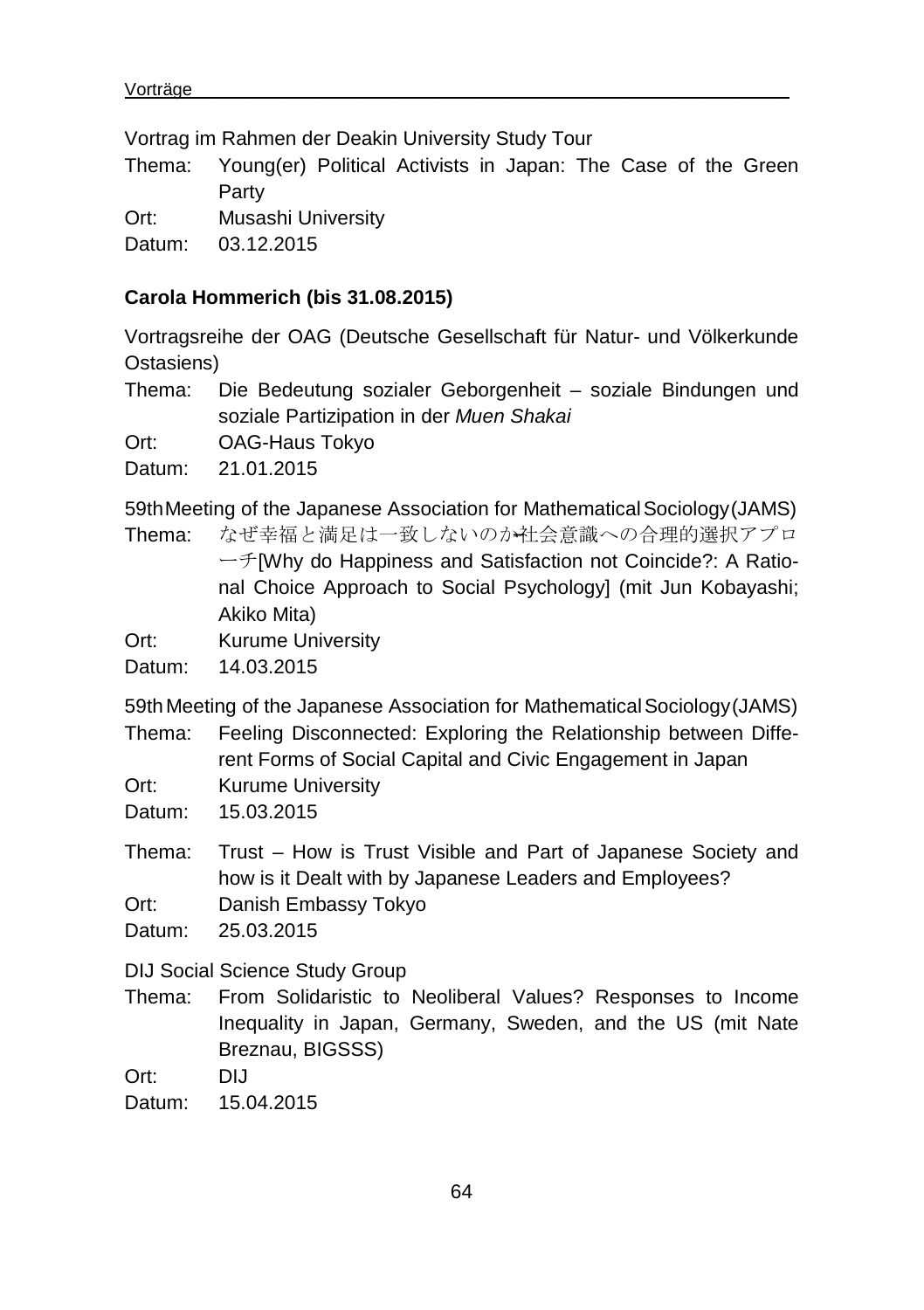Spring Meeting of the Research Committee on Social Stratification and Mobility (RC28) of the International Sociological Association (ISA)

Thema: Liberalizations and Social Solidarity in the US, Germany, Japan and Sweden (mit Nate Breznau)

Ort: Tilburg University

Datum: 28.05.2015

#### **Daniel Kremers (ab 01.07.2015)**

16. Deutschsprachiger Japanologentag

Thema: Cause Lawyering in Japan – Kampf um Arbeitnehmerrechte für temporäre Arbeitsmigranten.

Ort: LMU München

Datum: 27.08.2015

Workshop *Risks and Opportunities in Japan: Local Communities Confronting Demographic Change and Climate Change*

Thema: Risk Perceptions and Intergenerational Relations in Rural Japan – Potentials and Initiatives for Sustainable Development in Hakusan Ort: DIJ

Datum: 12.11.2015

# **Tobias Söldner**

5th Asian Conference on Psychology & Behavioral Sciences (ACP 2015)

Thema: Hammered Stakes? The Influence of Autonomy and Deviation from Value Norms and Well-being in Japan, Germany and the US

- Ort: The Osaka International Convention Center
- Datum: 27.03.2015

6th Asian Conference on the Social Sciences (ACSS 2015)

Thema: Autonomy and Deviation from Value Norms as Predictors for Well-being in Germany, Japan, and the US

Ort: Art Center of Kobe

Datum: 13.06.2015

The 9th Biennial Congress of the International Academy for Intercultural Research (IAIR 2015)

Thema: Autonomy and Values Congruence as Predictors for Well-being in Germany, Japan, and the US

Ort: University of Bergen

Datum: 29.06.2015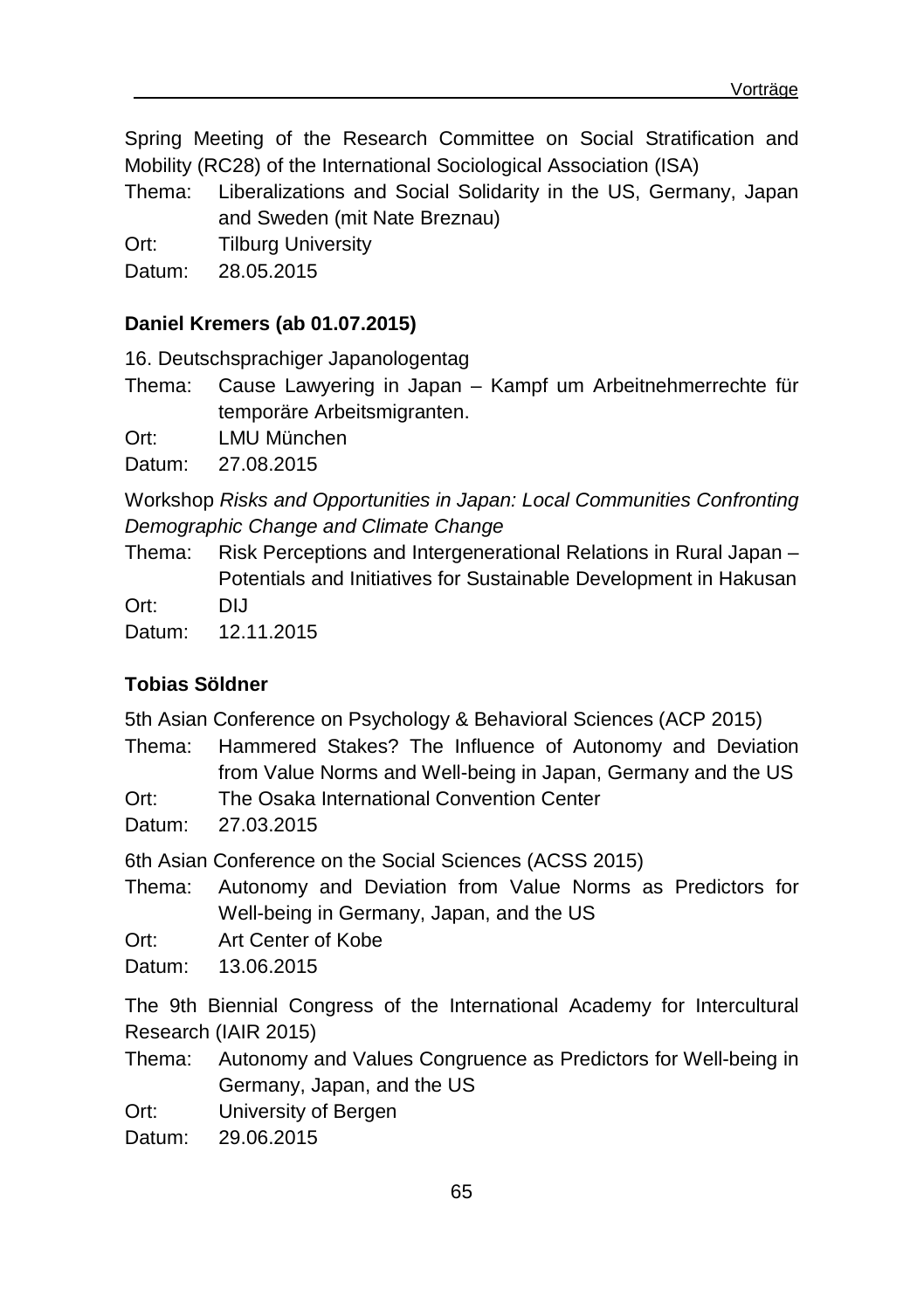The 14th European Congress of Psychology (ECP 2015)

Thema: Values Overlap and Autonomy: A Tri-national Comparison of Happiness Effects

Ort: University of Milan-Bicocca

Datum: 08.07.2015

Exchange Programme for Regional Integration in East Asia and Europe Seminar *Nations and Identities* (EPRIE 2015)

Thema: Personal Identity – National Identity

Ort: Suigetsu Hotel Ohgaiso

Datum: 19.07.2015

Graduiertenkolleg"Risk&East Asia"derUniversität Duisburg-Essen: *Research Design and Practice in Transnational and Global Studies*

Thema: Hammered Steakes? How Being Different Leads to Personal Distress in Japan

Ort: DIJ Tokyo

Datum: 11.09.2015

Symposium der Japan Risk Management Society *100 Years of "Risikopolitik" and Risk Paradoxa*

Thema: 日本・米国・ドイツにおける自律性と価値観不同の心理的なリスク [The psychological risks of autonomy and divergent values in Japan, the US, and Germany]

Ort: DIJ

Datum: 17.09.2015

Luncheon der Deutschen Industrie- und Handelskammer in Japan

Thema: Lost in Collaboration: Overcoming the Challenges of Multinational Teamwork in Japan (Moderation, Q & A)

Ort: ANA Intercontinental Hotel

Datum: 18.09.2015

13th Meeting of the German-Japanese Society for Social Sciences: *Trust and Risks in Changing Societies*

Thema: Autonomy and Deviation from Value Norms as Risk Factors for Well-being in Germany, Japan, Germany, and the US

Ort: DIJ

Datum: 09.10.2015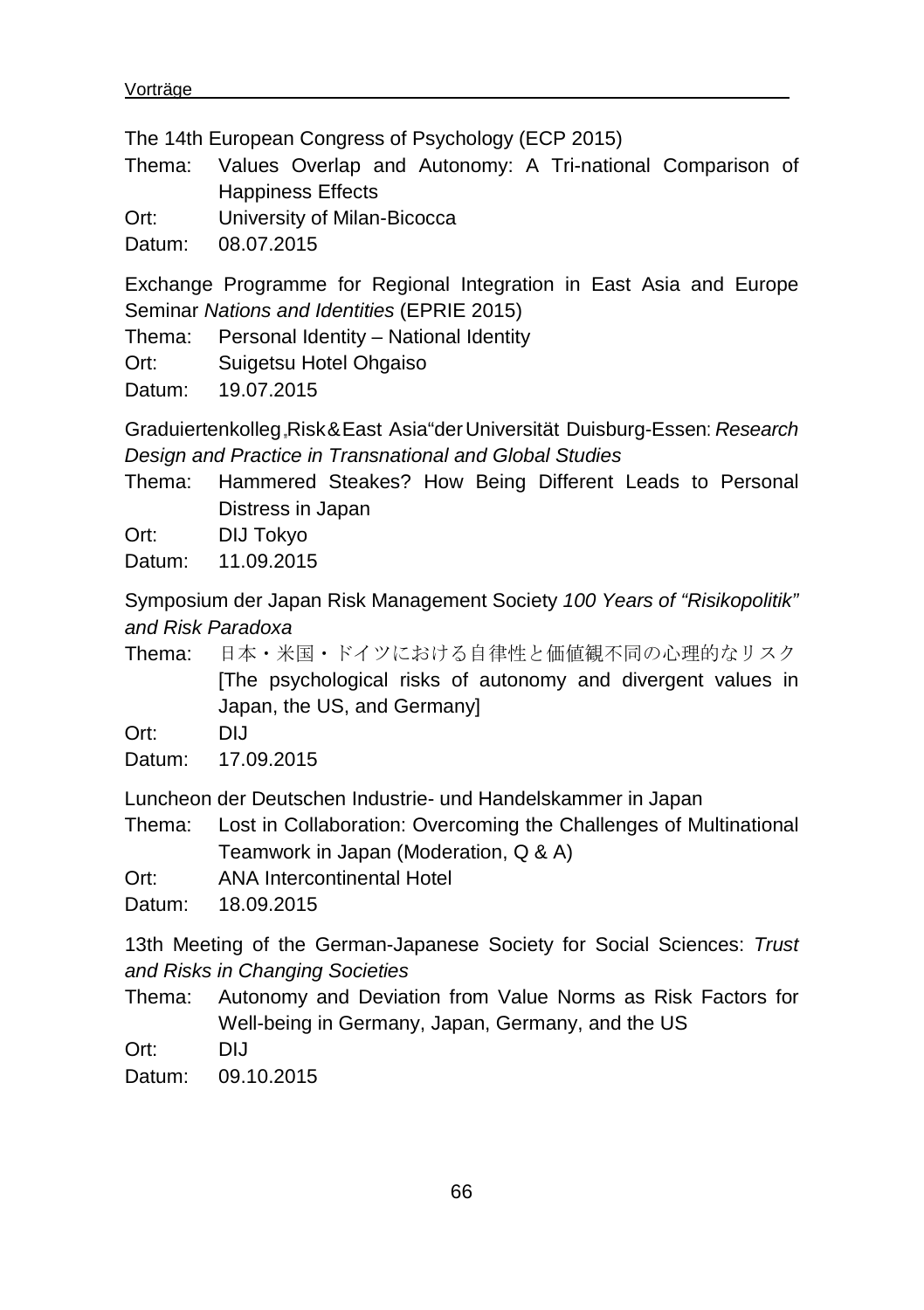Jugendbotschafter nach Japan 2015 (Robert Bosch Stiftung)

Thema: Interkulturelle Psychologie: Eine Einführung am Beispiel Japans Ort: DIJ

Datum: 23.10.2015

日本医学哲学・倫理学会第 [34th Conference of the Japanese Association for Philosophical and Ethical Researches in Medicine]

Thema: Panel "Normality" in This Country: From Bioethical Viewpoints

Ort: Niigata University

Datum: 08.11.2015

# **Tim Tiefenbach**

Vortrag in Forschungsseminar

Thema: Happiness Economics: A View from Japan

Ort: Ritsumeikan University, Shiga

Datum: 09.01.2015

Vortrag in Forschungsseminar

Thema: New Developments and Challenges in Happiness Research: A Methodological Perspective

Ort: Keio University

Datum: 27.03.2015

16. Deutschsprachiger Japanologentag

- Thema: Regionale Effekte des 11. März auf Glücksempfinden und Spendenbereitschaft
- Ort: LMU München

Datum: 27.08.2015

The 88th Annual Meeting of the Japanese Sociological Society

Thema: The Structure of Happiness Across Age: An Empirical Examination of Furuichi's 'Happy Youth' Hypothesis (mit Carola Hommerich)

Ort: Waseda Universität

Datum: 19.09.2015

13th Meeting of the German-Japanese Society for Social Sciences *Trust and Risks in Changing Societies*

Thema: The Influence of Trust on Worries about Solitary Death Ort: DIJ

Datum: 09.10.2015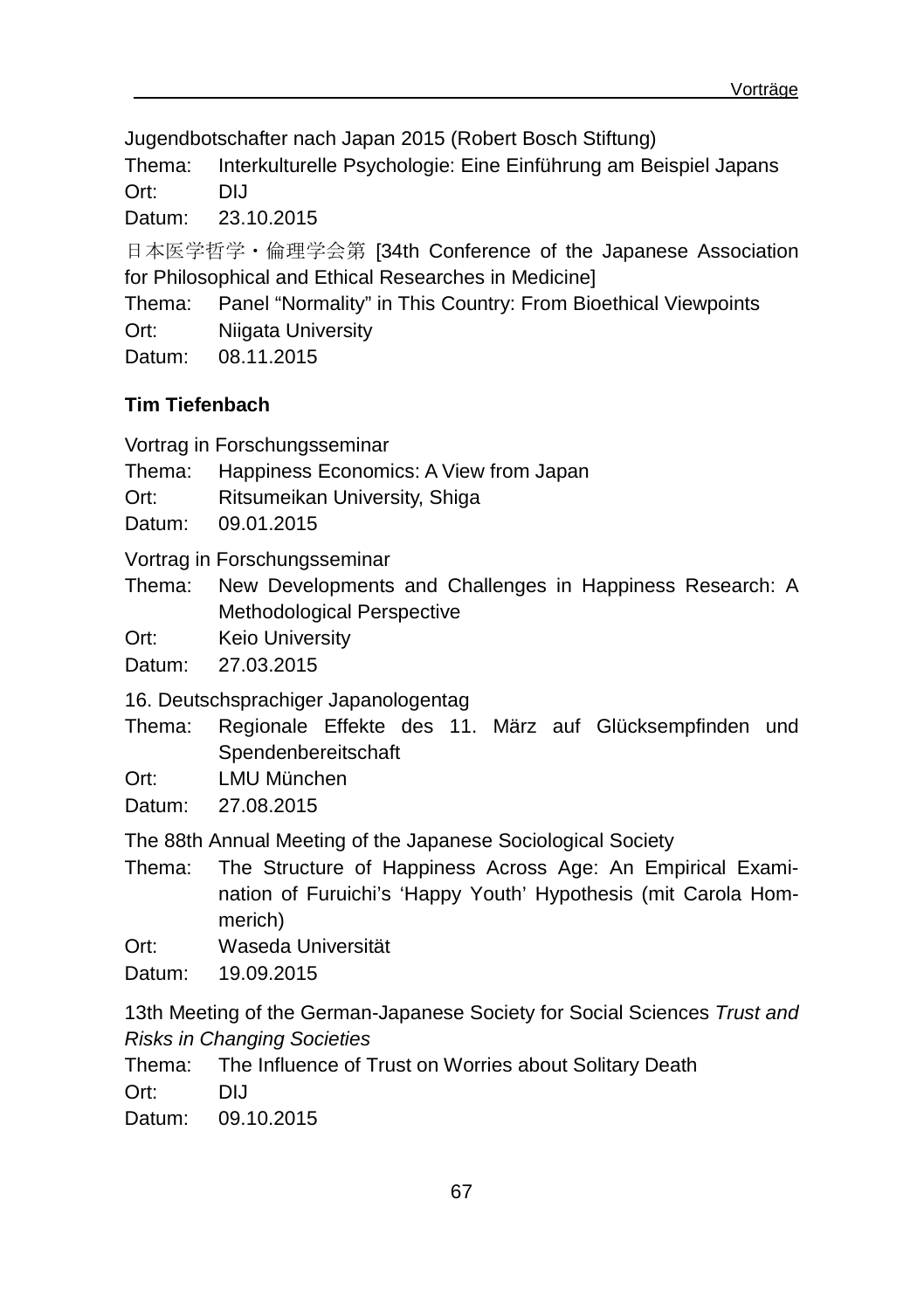OECD Asia-Pacific Workshop on *Subjective Well-being, Measurement and Policy Use*

- Thema: Measuring Domain Satisfaction: The Problem of Domain Importance
- Ort: Statistical Training Center, Daejon
- Datum: 25.11.2015

## **Franz Waldenberger**

HR Summit 2015, グローバル環境下の人事ガバナンスと人材開発のあり方 [Personalführung und Personalentwicklung in einem globalen Umfeld]

Thema: 日本企業のグローバル化を促すための人事制度改革 [Reform des Personalsystems zur Förderung der Globalisierung japanischer Unternehmen]

Ort: Tokyo Convention Hall

Datum: 02.06.2015

Deutsch-Japanische Gesellschaft in Bayern

- Thema: Faszination Japanische Wirtschaft
- Ort: Residenz, München

Datum: 06.07.2015

Japan Management Association 第 26 期 I M I 生産・開発マネジメントコ ース [26. JMI Produktions- und Entwicklungsmanagement Kurs]

Thema: ドイツと日本の違い – 経済の強みと弱み [Deutschland und Japan im Vergleich – Stärken und Schwächen der Wirtschaft]

Ort: JMA, Tokyo

Datum: 29.08.2015

Japan Conference on Financial Institutions for Innovation and Development

Thema: Corporate Governance – Change and Continuity Over the Last 20 Years

Ort: Ritsumeikan University, Osaka

Datum: 31.07.2015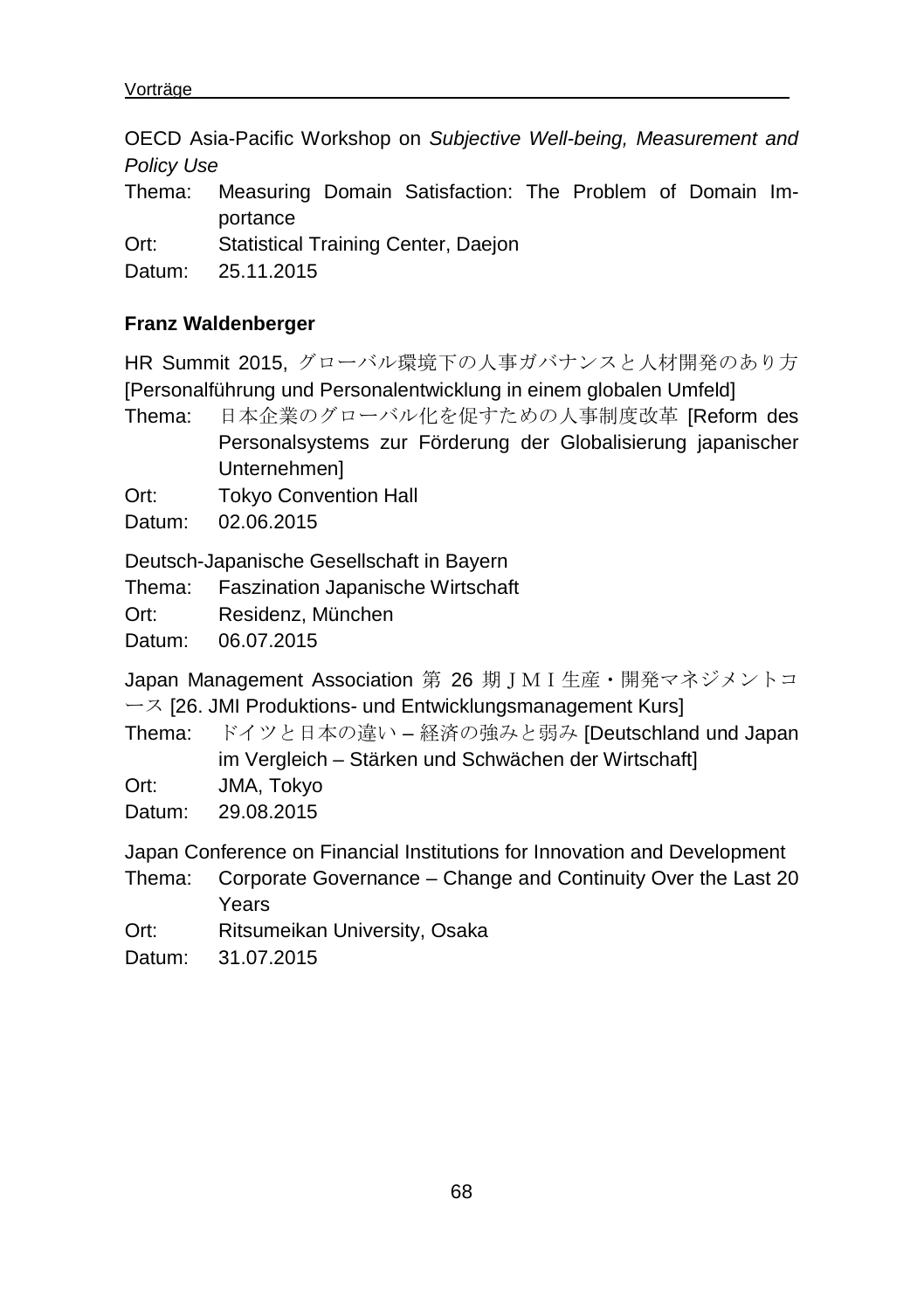経営哲学学会32回全国大会 [32. Jahrestagung der Vereinigung für Managementphilosophie]

- Thema: 日本企業のグローバル化はなぜ遅れているのか ? 人事制度の変革 でグローバルタレントの確保・育成 [Warum hinken japanische Unternehmen bei der Globalisierung hinterher? Gewinnung und Entwicklung von Global Talent durch die Reform des Personalsystems]
- Ort: Keio University

Datum: 08.09.2015

Seminar der Sun-Based Economy Association ドイツ流地方創生を『シュタ ットベルケ』から学ぶ 日本の成長戦略セミナー ~市民参加型の持続可能な まちづくり~ [Revitalisierung der Regionen nach deutschem Vorbild – Von Stadtwerken lernen. Seminar zur japanischen Wachstumsstrategie – Nachhaltige Stadtentwicklung durch Bürgerpartizipation]

- Thema: ドイツ シュタットベルケに学ぶ~日本の地域創生への提案~ [Von deutschen Stadtwerken lernen – Ideen zur Revitalisierung von Japans Regionen]
- Ort: Akasaka Garden City
- Datum: 08.09.2015

8th Annual Meeting of the International Association for Strategic Management

- Thema: Growth Oriented Corporate Governance Reform Can it Improve Strategic Leadership at Japanese Corporations?
- Ort: Tamagawa University, Machida
- Datum: 12.09.2015

JARMS 日本リスクマネジメント学会 リジコポリティクの100年 - リ スク・パラドックス[Jahrestagung der Japan Risk Management Society: *100 Years of "Risikopolitik" and Risk Paradoxa*]

- Thema: 100 Years of Leitner's "Risikopolitik": How Relevant is the Book Today?
- Ort: DIJ

Datum: 18.09.2015

24. Japanisch-Deutsches Forum, Sektion *Growth and Well-being in an Ageing Society-Potentials of Social Innovation and Limitations*

Thema: Inputreferat zur Bedeutung der lokalen Gebietskörperschaften Ort: Mita Kaigisho

Datum: 28.10.2015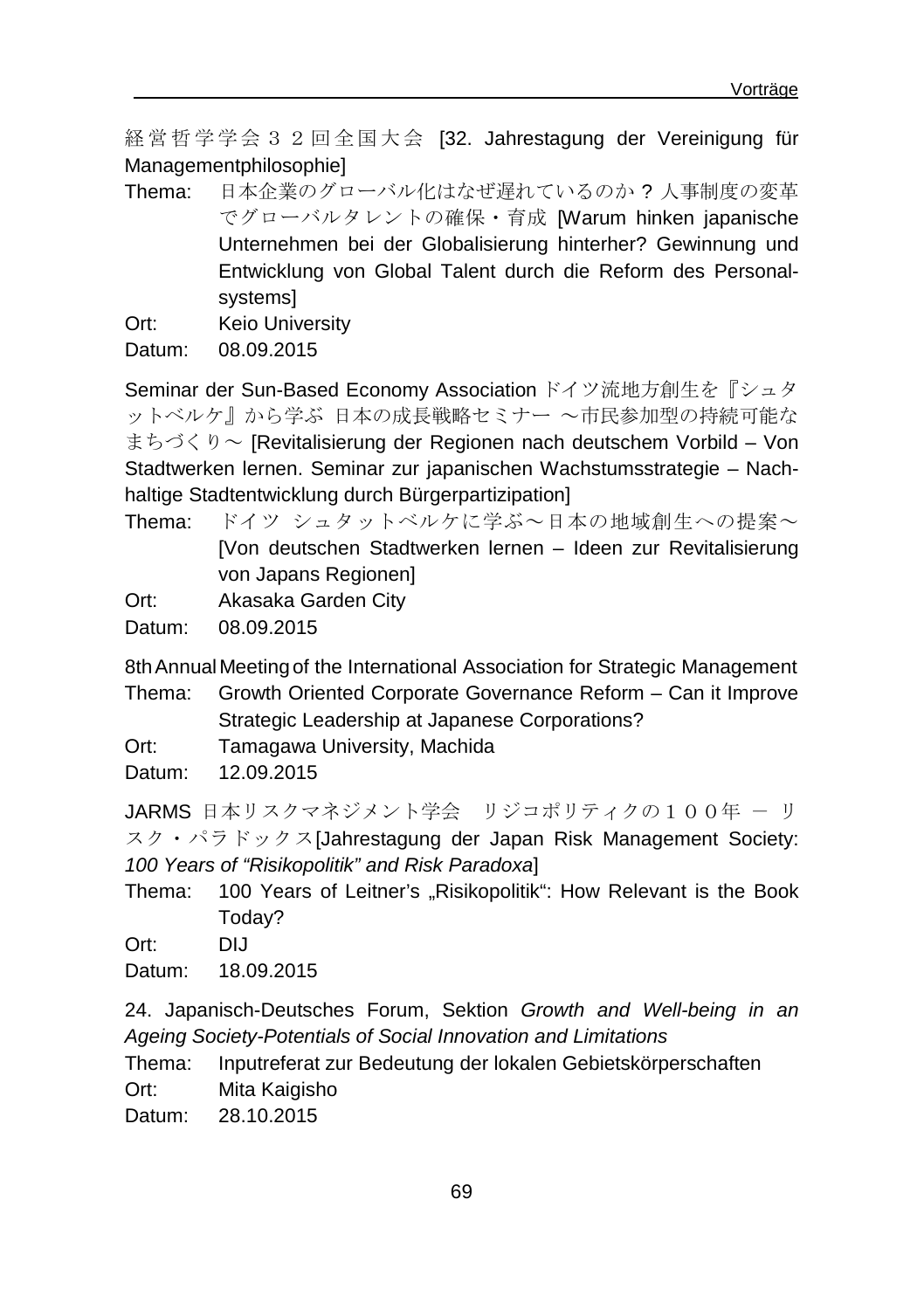Workshop Tanimoto Research Group on Social Innovation, Waseda University & DIJ *Risks and Opportunities in Japan: Local Communities Confronting Demographic Change and Climate Change* 

Thema: Renewable Energy as Community Business – The Japanese Town Oki and German Village St. Peter

Ort: DIJ

Datum: 12.11.2015

VSJF Tagung *Energy in Modern Japan. Past, Present, Future*

Thema: Renewable Energy Communities. The Case of Japan

Ort: Universität Leipzig

Datum: 20.11.2015

Vortragsveranstaltung mit Prof. Ortwin Renn A*nzen Daiichi – Zum Umgang mit Risiken in Japan und Deutschland*

Thema: Inputreferat zu Japan

Ort: Japanisch-Deutschen Zentrum Berlin (JDZB)

Datum: 24.11.2015

Vortragsveranstaltung

Thema: Risiken und Chancen der japanischen Wirtschaft

Ort: Japanisches Kulturinstitut Köln

Datum: 25.11.2015

#### **Vorträge an Universitäten**

Seminar Prof. Agata, (Invited lecture,)

Thema: 日本企業のグローバル化を促すための人事制度改革 [Reform des Personalsystems zur Förderung der Globalisierung japanischer Unternehmen]

Ort: Waseda University

Datum: 27.01.2015

Faculty of Economics (Invited lecture)

Thema: Japan in the World Economy

Ort: Kyushu University

Datum: 19.06.2015

Faculty of Economics (Invited lecture)

Thema: Japan's Performance Paradox

Ort: Chongqing University

Datum: 15.10.2015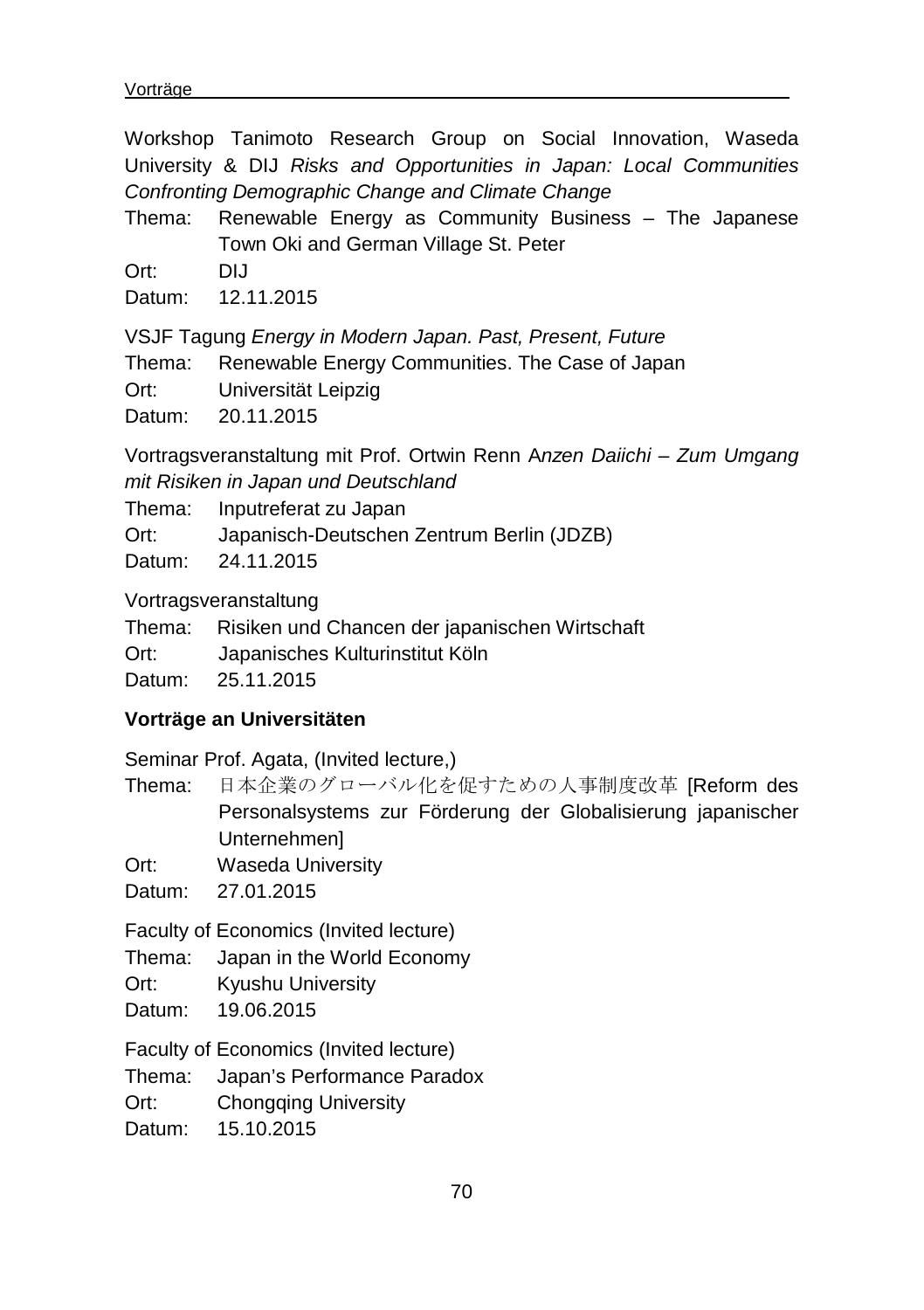Programme Introduction to Japanese Studies (Invited lecture) Thema: Japan's Performance Paradox Ort: Keio University, Shonan Fujisawa Campus Datum: 04.11.2015

## **Teilnahme an Panels und Diskussionsrunden**

Workshop *Creating a Global Network of Education and Research for Regional Development*

Thema: Paneldiskussion zu *Regional Studies as Action Research*

Ort: Kagoshima University

Datum: 24.01.2015

Thema: Diskussion 市民参加の可能性と地域発展 [Möglichkeiten der Bürgerpartizipation und Regionalentwicklung]

Ort: Shimota, Kagoshima-City

Datum: 25.01.2015

Thema: Diskussion 奄美群島成長戦略ビジョン [Wachstumsstrategie für die Amami Inselkette]

Ort: Amami, Amami-Oshima

Datum: 26.01.2015

Workshop *Start-ups in Asian Agglomerations*

Thema: Diskussionsrunde *Gaps in Startup and Ecosystem Research with Regard to Asian Agglomerations*

Ort: DIJ

Datum: 11.02.2015

日本取締役協会 特別セミナー [Außerordentliches Seminar der Japan Association of Corporate Directors]

Funktion: Moderation und Dolmetschen des Vortrags von Prof. Anja Tuschke *German Boards – Recent Developments and Remaining Challenges*

Ort: JACD, Tokyo

Datum: 11.02.2015

太陽経済川南会議 [Sun-based Economy Kawaminami Konferenz]

Thema: Paneldiskussion 森から始める地域の成長 [Wald als Ausgangspunkt des Wachstums im ländlichen Raum]

Ort: Kawaminami, Präfektur Miyazaki

Datum: 18.05.2015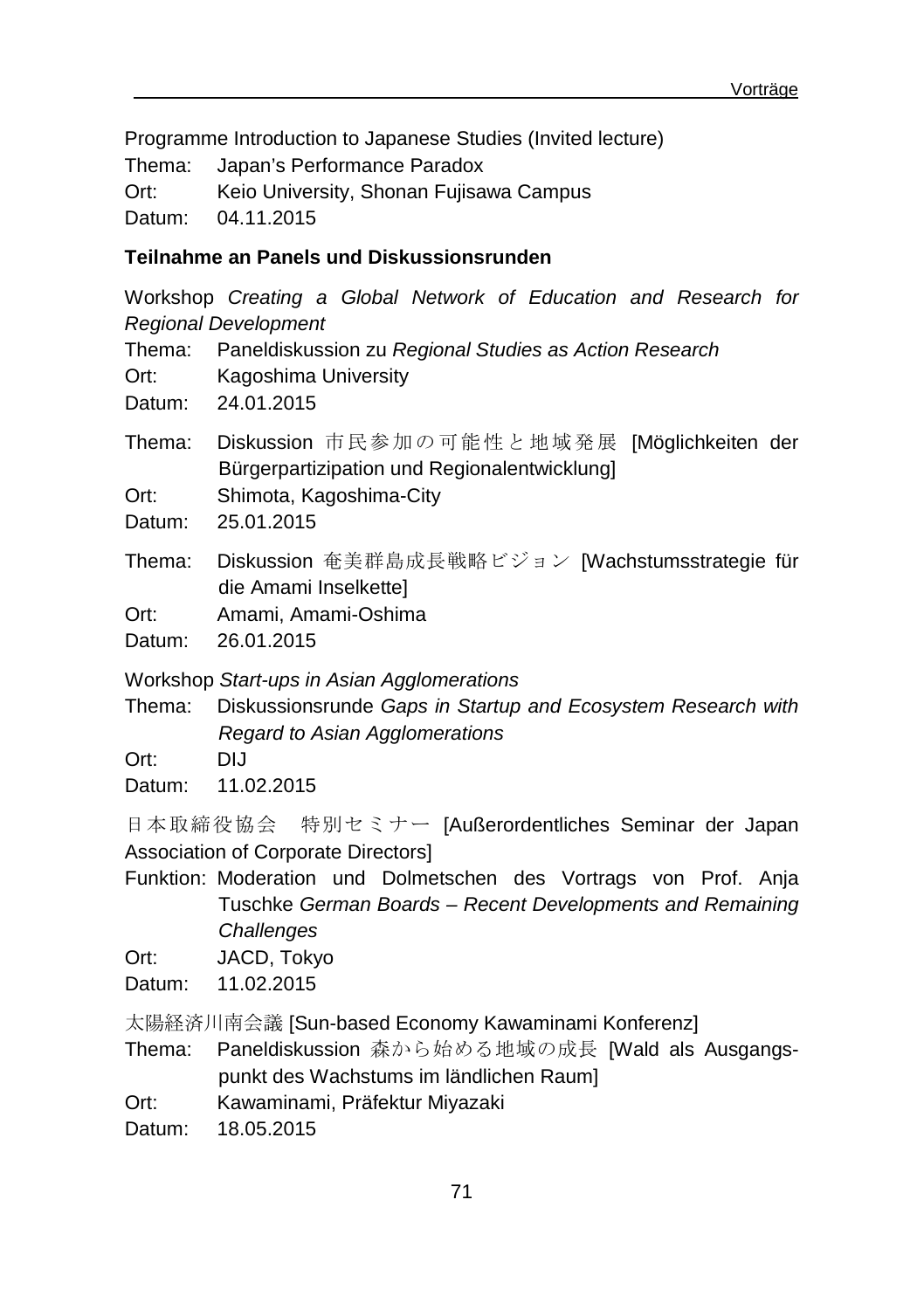Workshop *Economic Stagnation and Deflation: Challenges for Japan in Comparative Perspective*

Thema: Causes and Policy Responses to Stagnation and Deflation in Japan and Europe

Ort: University of London, SOAS

Datum: 03.07.2015

Workshop Japanisch-Deutschen Zentrum Berlin, Fujitsu Research Institute in Kooperation mit dem Institut der Deutschen Wirtschaft *The Future of Structural Reforms in Germany and Japan*,

Thema: Expertendiskussion zu *Future Reform Initiatives – What Could Work?*

Ort: Keidanren Kaikan, Tokyo

Datum: 08.09.2015

5thJFBSAnnualConferenceon*Entrepreneurship and Sustainable Innovation* Funktion: Leitung der Breakout Session *Innovation, CSR, and SMEs*

Ort: Waseda University

Datum: 11.09.2015

Deutsch-Japanische Projektwoche *Klimaschutz – Chance für die Entwicklung der Regionen und der lokalen Wirtschaft*

Funktion: Moderation des Deutsch-Japanischen Workshops *Nachhaltige Entwicklung und Stakeholder Engagement auf kommunaler Ebene in Deutschland und Japan*

Ort: Sophia University

Datum: 09.10.2015

Fachgruppe Wirtschaft im Rahmen der Vereinigung für Sozialwissenschaftliche Japanforschung

Funktion: Moderation des Fachgruppentreffens im Rahmen der VSJF Tagung 2015

Ort: Universität Leipzig

Datum: 22.11.2015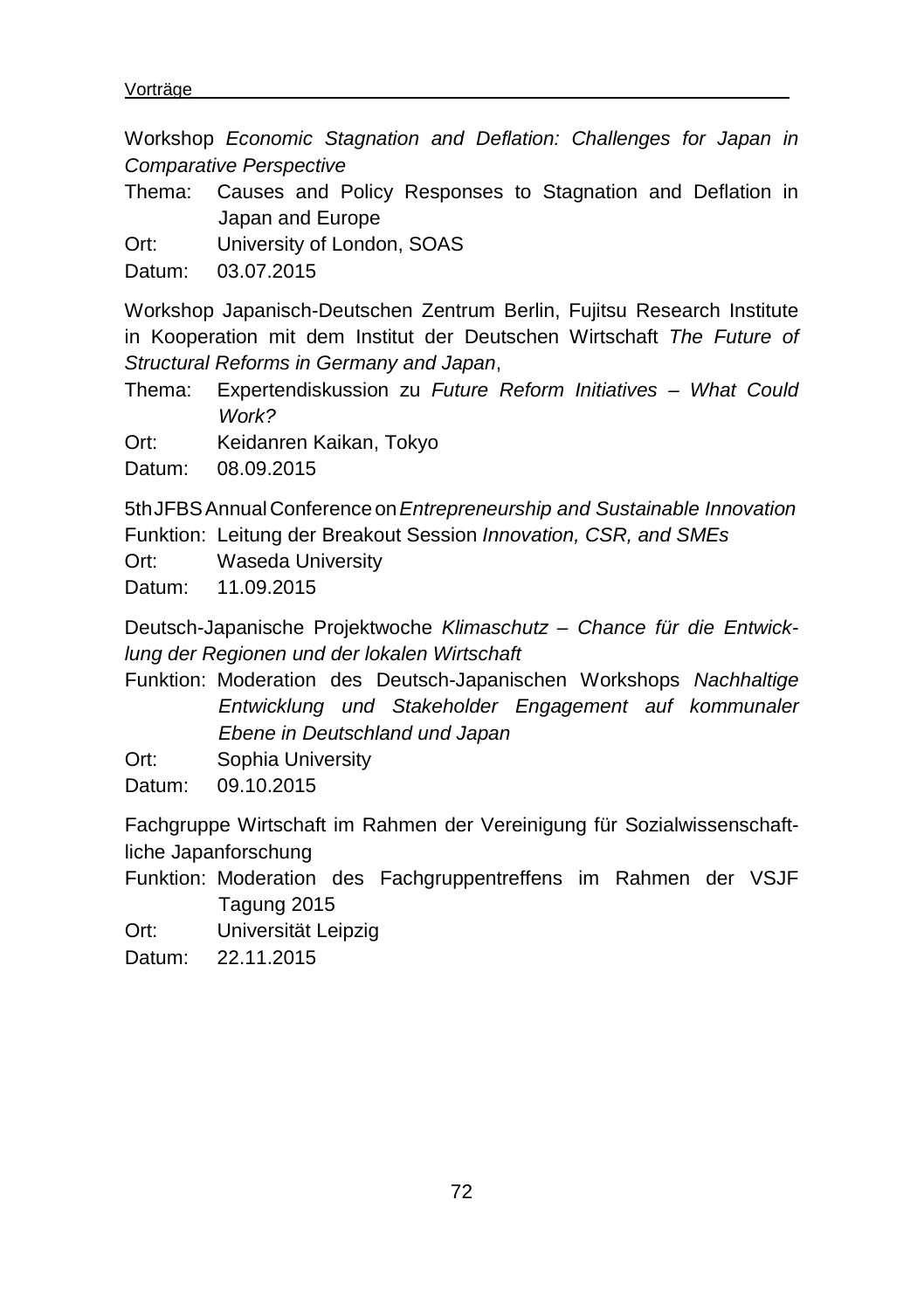## **Torsten Weber**

11th NAJS Conference

Thema: History Politics in Japanese Mass Media: A Case Study of Anti-Korean and Anti-Chinese Discourse in the Journal *Sapio*

Ort: Lund University

Datum: 05.03.2015

The 19th Asian Studies Conference Japan (ASCJ)

Thema: Marriage or Happiness? Women and the Pursuit of Freedom in Early Twentieth Century Japan

Ort: Meiji Gakuin University

Datum: 20.06.2015

AAS-in-Asia Conference

- Thema: The Politics of the Past and Japanese Media Coverage of China
- Funktion: Organizer and Chair Panel *Know your Enemy? Japanese Perceptions of China in Society, Politics, and Media*,
- Ort: Academia Sinica, Taipei

Datum: 23.06.2015

Japanese Studies Programme

Thema: Regional Integration in East Asia: Present, Past, and Future

Ort: Sophia University

Datum: 30.06.2015

5th Congress of Asian & Pacific Studies 2015

Thema: 'Uncivilised Then and Now': History Politics and Anti-Koreanism in the Japanese Journal *Sapio*

Ort: INALCO, Paris

Datum: 10.09.2015

1. Konferenz der Ostasiatischen DAAD-Zentren *Nation, Nationalismus und nationales Gedächtnis*

- Thema: Deutschlandbilder in der historischen Aussöhnung in Ostasien
- Ort: Peking University

Datum: 22.10.2015

VSJF-Jahrestagung, Fachgruppe Geschichte

Thema: DasNanking-Massakerim japanisch-chinesischenGeschichtskrieg Ort: Universität Leipzig

- 
- Datum: 22.11.2015